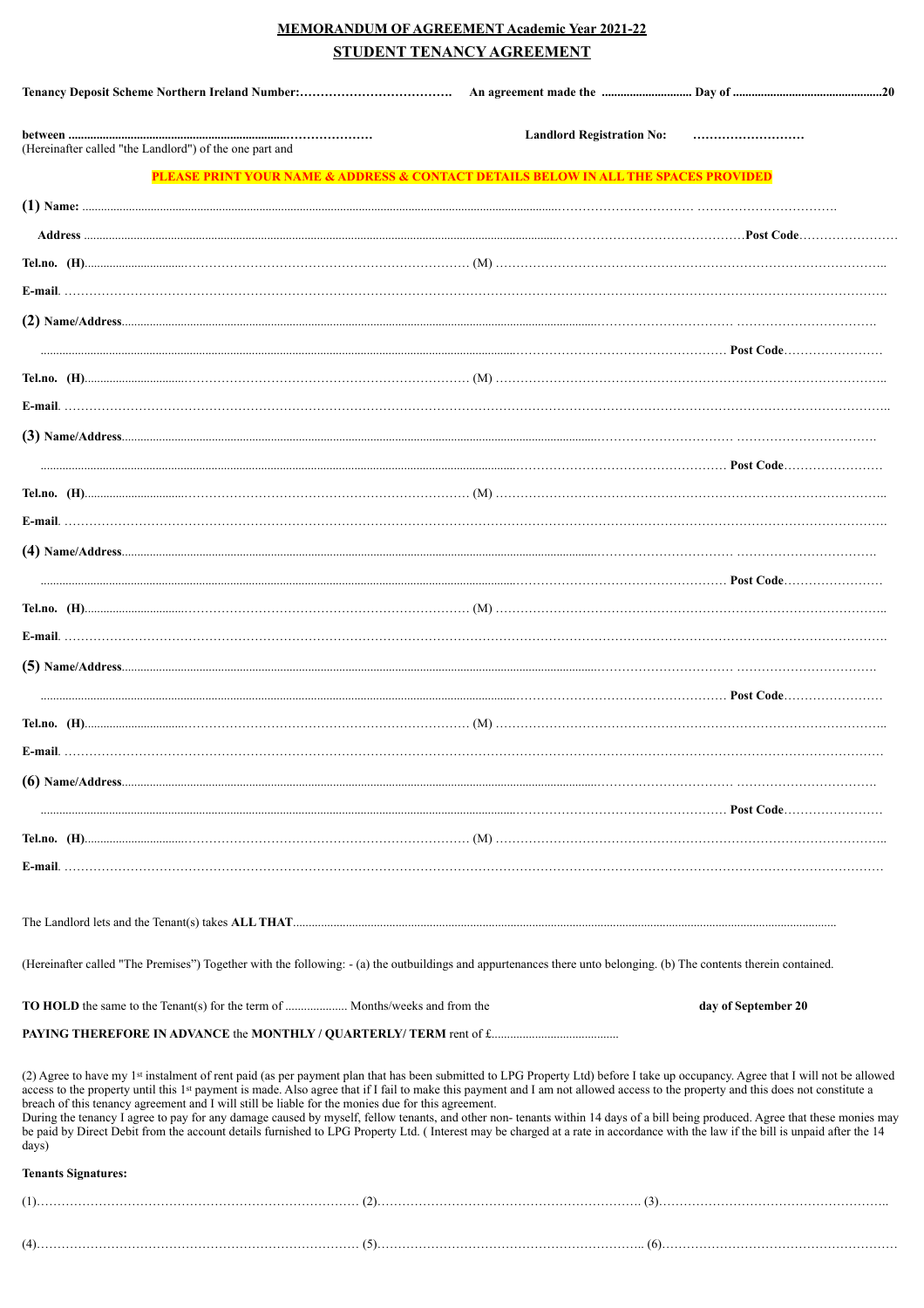#### **MEMORANDUM OF AGREEMENT Academic Year 2021-22**

(3) The Tenant agrees with the Landlord as follows:-

To pay the rent at the times aforesaid; (b) to keep the interior of the premises and the pipes and sanitary and water apparatus thereof and all doors, windows, boilers, carpets, electrical systems and gas apparatus(if any)in good and tenantable repair and condition and within one month of receiving Notice in writing from the Landlord of any want or repair for which the Tenant is liable to execute such repair in a proper and workmanlike manner:(c)To keep the Premises in a clean and tenantable condition thereof and to keep the said furniture and effects in a serviceable condition and to repair any articles that may be damaged or soiled during the tenancy and to replace (including light bulbs) any items that may be destroyed or missing with articles of a like kind and of equal value fair wear and tear and damage by fire excepted.(d)To pay also all charges for oil, gas, water and electric current and telephone services (including rent) supplied to or used at the Premises during the tenancy: (e)To make good any stoppage or damage to the drains which is caused by the negligence of the Tenant, his family, servants or visitors and so that every stoppage or damage shall be presumed to have caused by such negligence unless the Tenant proves the contrary to the satisfaction of the Landlord. The cost of making good the same( if incurred by the Landlord) shall be payable to him by the Tenant on demand;(f)Not to use or permit or suffer the Premises to be used otherwise as a private residence for the use of the Tenant only and not to take in any lodgers or paying guests and not to carry on at the Premises any trade or profession or business;(g) Not to do or permit or suffer to be done on the Premises any act or thing which may invalidate any insurance of the Premises against fire or otherwise cause the premium to be increased and to repay the Landlord all sums paid by way of increased premium and all other expenses or loss incurred by reason of any breach of this covenant and in particular, without prejudice to the generality of the foregoing not to use or play any electrical or musical instruments of any kind or practice any singing in the property so as to cause a nuisance to nearby residents or occupiers or at all so as to be audible outside the property between the hours of 11.00pm and 9.00am or to encroach on any neighbours property including any car parking facility;(h)To permit the Landlord and or his Agent to enter the Premises at reasonable hours in the daytime for the purpose of viewing the condition thereof and further shall permit the Landlord and his Agents to enter the premises at reasonable hours in the daytime for the purpose of permitting viewers as perspective purchasers or tenants; (i)**NOT TO KEEP ANY ANIMALS** on the premises without the consent of the Landlord ; (j) Not to assign underlet or part with possession of the Premises or any part thereof grant any possessory licence relating thereto;(k)To yield up the Premises at the end of the Tenancy with all additions (if any) thereto and fixtures thereof except Tenant's fixtures in good and tenantable repair and to leave the furniture in the same rooms and places in which they were at the commencement of the tenancy and to pay for the cleaning of all linens, curtains and floor coverings or other furnishings which may have become soiled during tenancy;(l)To insure the Tenant's contents.(m) To pay the Stamp Duty on this Agreement and a Counterpart thereof; (included in deposit) (n)To discuss **ALL PROPOSED DECORATING WITH THE LANDLORD/AGENT**(o)That **INTEREST** can be charged on **OVERDUE RENT**, at a rate that is in accordance with the LAW.(p)Not to cause or allow any person occupying or visiting the house to cause any nuisance or annoyance to the owners or occupiers of any neighbouring property. (q) To ensure that rubbish is placed in the wheelie bin serving the property and the same placed on the footpath adjoining the Property for the local authority to empty on the relevant day. (**THERE IS A CHARGE FOR REPLACING LOST BINS.)** Should there be no space left in the bin, surplus rubbish is disposed of forthwith at a local authority disposal site ensuring that rubbish does not remain anywhere on the Property. **THAT IF SURPLUS RUBBISH HAS TO BE REMOVED BY THE LANDLORD** (to comply with HMO Licence) **A CHARGE WILL BE APPLIED.** (r) To ensure that there is **ALWAYS AN ADAQUATE AMOUNT OF HEAT IN THE PROPERTY TO PROTECT THE PIPING AND PLUMBING SYSTEM AGAINST FROST DAMAGE**. If the Agent/Landlord discovers that there is insufficient oil in the property's oil tank to maintain an adequate amount of heat, agree that the Agent/Landlord can put a quantity of oil in the tank to fulfil this task. The cost of this oil will be paid by the tenants on production of a company delivery bill. Monies for this bill will be collected by **DIRECT DEBIT** (from the account details furnished to LPG Property Ltd.) or as otherwise agreed. **FAILURE TO DO SO WILL RESULT IN THE TENANT(S) BEING LIABLE FOR THE COST OF ALL REPAIRS CAUSED BY FROST DAMAGE.** (t) To ensure that no one tampers with the **SMOKE ALARMS OR FIRE EXTINGUSHERS. (ANY REPAIR TO EQUIPMENT WILL BE PAID FOR BY TENANT(S)** (u) You cannot make any claim against us for any compensation for any loss or damage caused as a result of the washing machine or the tumble dryer (if you have one) breaking down and damaging your belongings.(v) You cannot make any claim against us for any compensation for any loss or inconvenience you suffer if the fridge or freezer (if you have

either or both of these) breaks down and causes your food to thaw or become unfit to eat. (w) You must not fix any posters, pictures, photographs or ornaments to the walls, ceilings or woodwork with nails, glue, sticky tape, Blue-tack or similar fixings. You must repair or pay us the reasonable costs of repairing any unreasonable damage, marks or

holes caused by, or as a result of, removing any fixings. (x) To ensure that there will be no smoking in the property. (y) During the tenancy you must take reasonable measures to keep the premises free from vermin (for example, rats), fleas or parasites. If the premises become infested because of **something you have or have not done**, you will **have to pay the appropriate costs** of putting this right and cleaning any parts of the premises which are affected.

(z) That if there is a failure to return keys (to the LPG Office) on the last day of tenancy to pay a standard fine **of £ 25 per set of keys**. (a1) That if the Landlord or the Landlord's mortgage lender repossesses the property the tenancy automatically comes to an end upon the making of a Court Order for possession even if the Order is made during any fixed period of the tenancy.

(4) **If Landlord provides a TV Licence I agree to pay the TV licence fee for the duration of the tenancy.** 

(4b) **If Broadband is already installed in the property we agree to pay the broadband fee for the duration of the tenancy.** 

**(4c) It is also agreed that if the Broadband is supplied by the Landlord we will not download any material that could breach copyright (Music/Films etc.). If we do this and there is a fine we agree to reimburse the Landlord the full cost of the fine and any court charges.** 

(5) The Landlord acknowledges the receipt from the Tenant(s) of a deposit of £200 each. The tenant will be given details (within 30 days) of THE DEPOSIT SCHEME that is responsible for their deposit. There will be a Deposit Processing Fee £10 per person for processing and protecting your deposit. **Purpose of the deposit** 

- The deposit has been taken and can be used to cover the following:
	- A. To cover the cost to repair, replace and clean property belonging to the landlord including parts of the premises, gardens and or landlord fittings.
	-
	- B. To cover the cost to replace any missing parts of the premises and or landlords fittings.<br>C. To cover compensation of any missing parts of the premises ground maintenance and To cover compensation of any missing parts of the premises, ground maintenance and or landlords fittings.
	- D. To cover the landlord costs to repair, replace and or clean the premises including landlord's fittings caused by the tenant or his/her visitors in breach of the tenant's obligations under the tenancy agreement.
	- E. To cover the landlord/agent administration charges incurred under this agreement, including any charges if the terms of tenancy is breached
	- F. To cover unpaid accounts for utilities service.
	- G. To cover outstanding rent arrears
	- H. Any other fair costs required to be charged for any other breach of the tenancy agreement

Items A - D are subject to an allowance for fair wear and tear. The age and condition of each and any such item will show an allowance from commencement to termination of tenancy, which will take into consideration condition at start, term of tenancy and number of residents. The tenant will be made aware of any deductions after exit inspection (6) **Failure to take up tenancy.** The tenant agrees that if they fail to take up this tenancy they will forfeit this deposit. In the event that the tenant does not wish to take up the tenancy and if they or their fellow tenants find a replacement person (acceptable to LPG Property Ltd) to take their place and once all associated paperwork is received by LPG Property Ltd then a deposit refund will be considered. If the replacement person is found by LPG Property Ltd then there will be NO REFUND OF THE DEPOSIT. (7) **Ending tenancy before the end of the fixed term.** The tenant agrees that it is their or their fellow tenant's responsibility to find someone to take over the remainder of their tenancy. The tenant agrees that until a replacement (acceptable to all the other tenants and LPG Property Ltd) is found to take their place and once all associated paperwork is received by LPG Property Ltd **they will be liable for the rent**.

(8) Inventory and condition of the premises

We and you agree to the following: (8a). Producing an inventory

We will be responsible for arranging and paying for an inventory and description of the condition of the premises.

- (8b) Accepting the inventory
- If you do not return the inventory with your comments, we will assume that you agree to the inventory and description of the condition of the premises as being a true and full record of the condition of the premises at the time you moved into the property.
- (8c) Checking the inventory
- At the end of the tenancy, the owner will check the inventory and notify you of any chargeable damages.
- (8d)At the end of tenancy **WE WILL NOT DIP OIL TANKS** unless a request is received via email on the **last day of tenancy.**

### **Tenants Signatures:**

| . <b>. .</b> |  |  |
|--------------|--|--|
| .            |  |  |